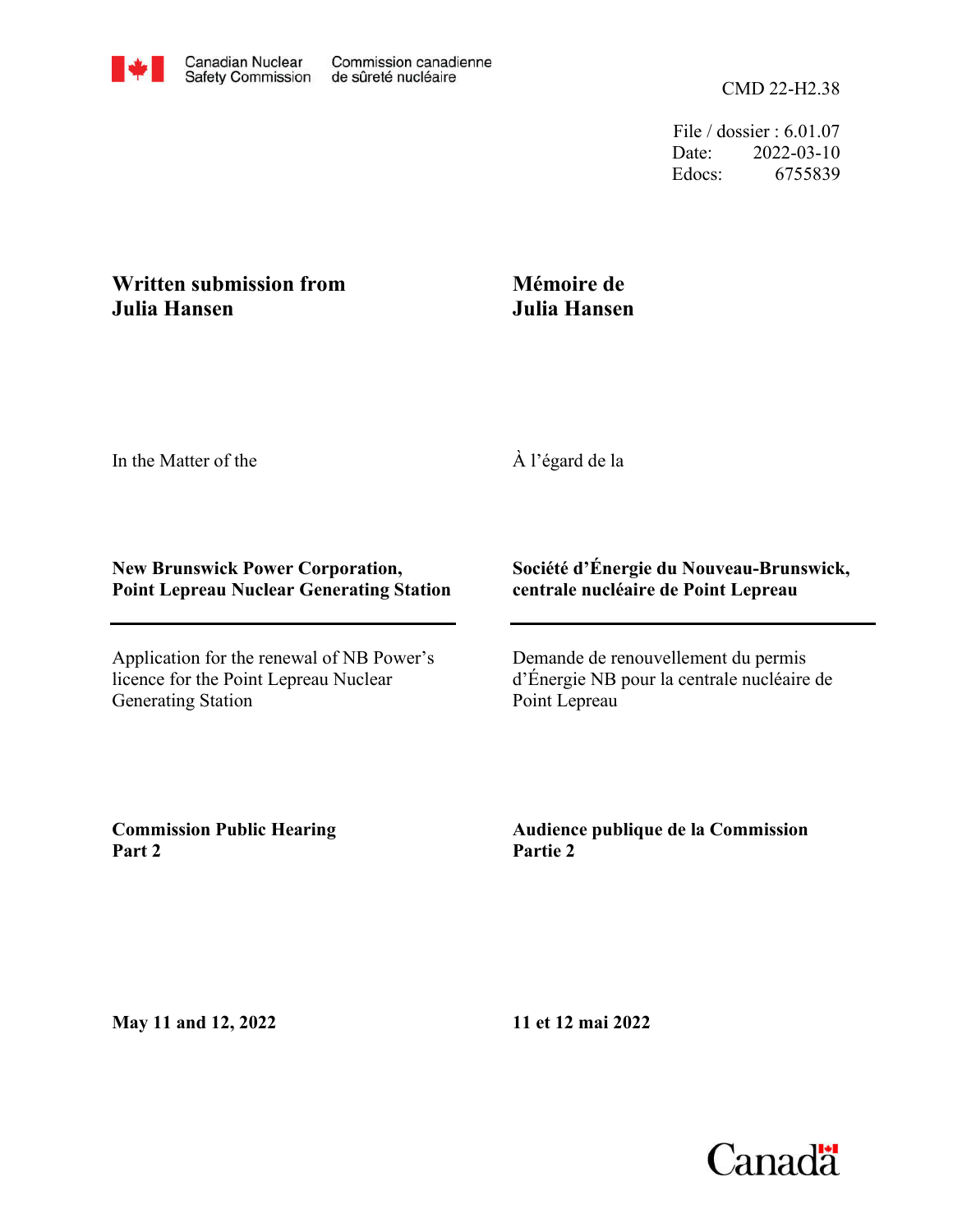From: Sent: To: Subject: Intervention PLNGS Hearing Ref. 2022-H-02 Interventions / Interventions (CNSC/CCSN) March 10, 2022 1:18 PM Julia Hansen

To the Canadian Nuclear Safety Commission hearing committee,

Please consider this email my written intervention to the Canadian Nuclear Safety Commission, regarding the licence renewal of the NB Power Point Lepreau Nuclear Generating Station.

I am a concerned resident of New Brunswick (unceded Wolastoq, Mik'maq and Passamaquoddy territory) currently living in Fredericton. I am a registered nurse and a volunteer active with numerous civil society organizations working on climate justice. I deeply concerned about our present and future world if we choose to invest in nuclear over renewables.

#### I do NOT support the renewal of NB Power's licence of PLNGS for 25 years. Nor do I support any further investment in nuclear energy in New Brunswick.

I am opposed for various reasons:

- Further investment or licensing for nuclear is a distraction from investing in renewables, that are already proven safe, effective and reliable for meeting our energy needs. If we are to meet net-zero by 2040, we must invest in renewables now and move away from dirty energy like fossil fuels and nuclear. Nuclear waste is not clean. Nuclear spills are not clean.
- I am concerned about the impact on our environment from nuclear power. Aside from the catastrophic effects of a spill or waste contamination, the Lepreau nuclear plant is killing fish in the Bay due to entrainment from the water intake. It also emits radioactive tritium, a carcinogen, into air and water. Canada's current "safe" limits for tritium are many times higher than in other countries. The CNSC must require emergency response and environmental monitoring measures be in place which are specific to the non-human biota of the Bay of Fundy. The CNSC must not grant a licence until it is demonstrated that the Bay of Fundy region is protected from radionuclide emissions at the ecosystem level and that it will be protected in the event of an accident.
- A 25 year license is not democratic. It does not allow for public input on this project for half a century. This is unacceptable. Instead, the CNSC should continue to consider 5-year relicensing periods, to ensure regular public review allowing for public input to planning as patterns emerge, and before choices are forced.
- I am concerned about nuclear weapons proliferation. NB Power is supporting the development of a reprocessing plant that will extract plutonium from the spent (irradiated) fuel made by the Lepreau Nuclear reactor. Extracting plutonium raises concerns about nuclear weapons proliferation.
- Lepreau is located on the traditional, unceded territory of the Peskotomuhkati people. The CNSC must affirm its commitment to reconciliation, fully adopt UNDRIP, and support Treaty relationships based on the principles of mutual recognition and shared responsibilities as recommended by the Truth and